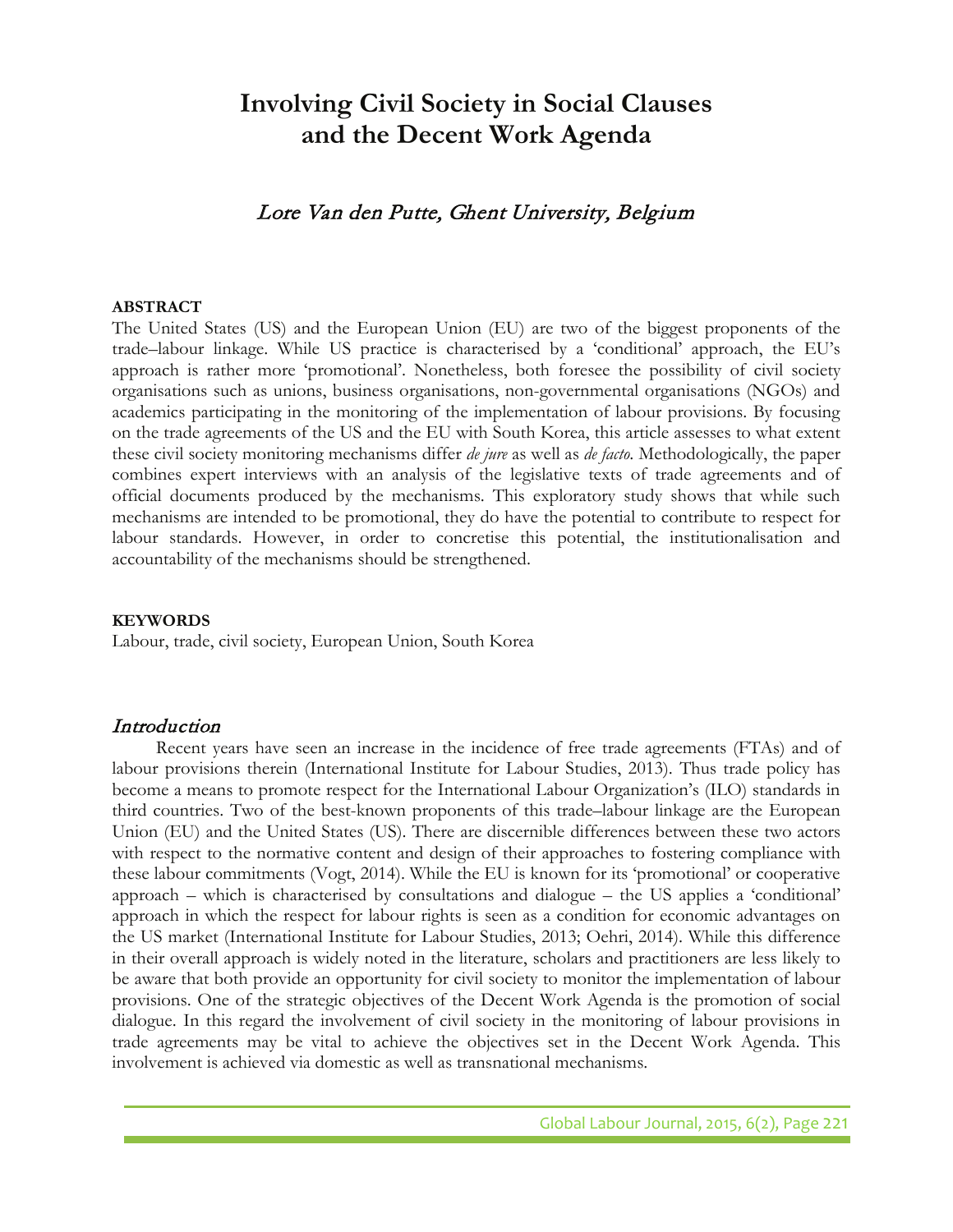Domestic mechanisms involve the establishment of a national committee of civil society representatives or granting additional competences to some existing structure which then advises its own government on the implementation of the labour provisions. Transnational mechanisms include civil society representatives from both state parties who meet to advise both governments on the implementation of social provisions.

The involvement of civil society in trade agreements can be traced back to three principal causes: the expansion of issues covered by trade policy that have a far-reaching impact on peoples' daily lives (Maes, 2009); the increasing importance that is given to norms such as democratic participation in the framework of international trade policy (ECDPM, 2011: 1); and the complexity of trade policy which requires input of actors traditionally not involved.

While a significant amount of research exists on the role of civil society during trade negotiations (see for example Del Felice, 2012; Dür and De Bièvre, 2007; Spalding, 2008), little research has been conducted on the role of civil society in the implementation of trade agreements. There are at least three reasons why this notable gap in the literature needs to be filled. Firstly it is striking that while the involvement of civil society in complaint mechanisms<sup>1</sup> (Banks, 2010; Dombois, Hornberger and Winter, 2003) and their contribution to the establishment of transnational advocacy coalitions had been studied (see for example Nolan García, 2011), transnational civil society mechanisms have not been the subject of study. This is surprising because it could be expected that they would provide even better opportunities for transnational advocacy building, given that they provide an explicit forum for civil society to meet. In this regard recent research has suggested that the dialogue and consultation mechanisms of EU trade agreements contribute to an improvement of labour standards in partner countries because the civil society organisations involved learn from their European counterparts in their advocacy for improved labour standards (Postnikov and Bastiaens, 2014). Secondly, from a more policy-oriented perspective, the inclusion of civil society in the implementation of social provisions has been proposed by the International Institute for Labour Studies (IILS) as a possible avenue to increase the effectiveness of the social dimension of bilateral trade agreements (IILS, 2013: 97–113). Not only can trade partners benefit from the expertise of civil society representatives, involving them can in itself increase the legitimacy of social provisions. Thirdly, while many academics and policy makers stress the differences between the US and the EU approaches in the labour–trade nexus, in practice these differences are less marked, with both actors employing a cooperative approach towards their trade partners (Oehri, 2014). Via a comparative assessment of the involvement of civil society in the implementation of labour provisions, a new and understudied topic, this article contributes to the debate on the supposed differences between the EU and US approaches. Even though this research topic is a moving target, it is important to investigate it now in order to draw some early lessons that may inform current practice. Among other areas, empirical research is especially needed on whether and how civil society representatives can raise issues effectively within the mechanisms recently set up by the EU (Campling, Harrison, Richardson and Smith, 2014).

In the US case the involvement of civil society in the implementation of labour provisions began at the beginning of the 1990s with the side agreement to the North American Free Trade Agreement (NAFTA), the North American Agreement on Labour Cooperation (NAALC). In 1994 an advisory body comprising civil society organisations was set up to advise the US government on the implementation of the NAALC. In the EU case the practice of involving civil society is more recent but nevertheless has become a standard element of the so-called new generation of EU FTAs (Van den Putte, Bossuyt, Orbie and De Ville, 2013). The EU practice originated with the EU–Chile Association Agreement (signed in 2003). However, while civil society bodies are envisaged in many agreements, in most cases they have yet to be formally established. Only in the case of the Korea agreement, which entered into force in July 2011, have these provisions been implemented.<sup>2</sup> Given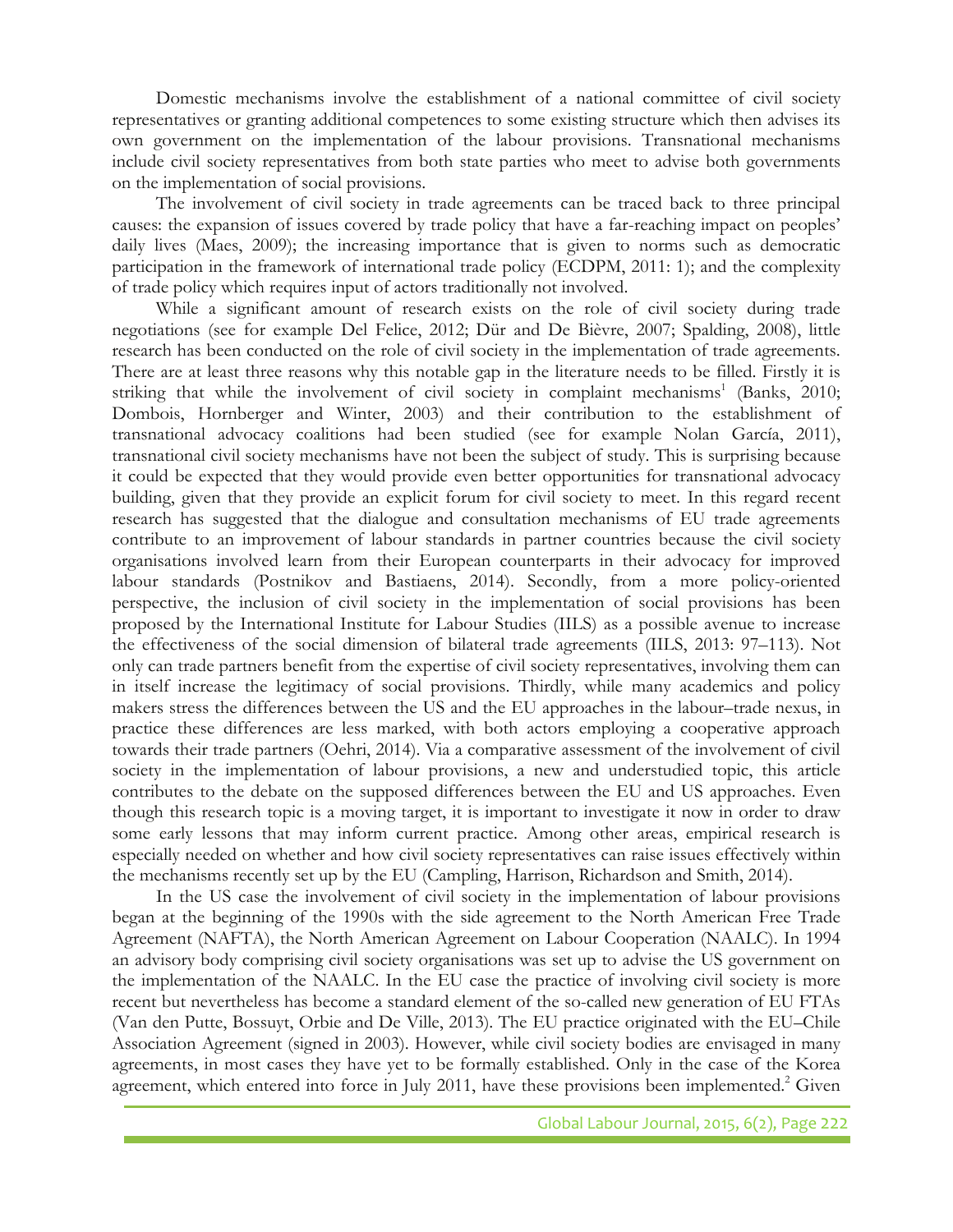that South Korea is the first case in which both the US and the EU have in practice set up monitoring mechanisms, it provides an ideal case for our purposes. Furthermore, the South Korean case is one in which trade agreements with very high commercial significance are being struck with a state with a questionable labour standards record. For example, freedom of association problems are frequently reported in South Korea. Last year the legal status of the Korean Teachers' Union was withdrawn and there was a raid on the headquarters of the Korean Confederation of Trade Unions (KCTU) (Jenkins, 2014; The Hankyoreh, 2014). Migrant workers also face discrimination and exploitation, even to the extent of experiencing forced labour, especially in the agricultural sector. (Amnesty International, 2014; Amnesty International USA, 2013). In January 2014 a mission from the International Trade Union Confederation (ITUC) and the Trade Union Advisory Committee to the OECD (TUAC) was sent to South Korea to examine anti-union government policy and the repression of Korean trade unions (TUAC, 2014). Given that South Korea is usually seen as a developed economy, this article also contributes to the debate on the trade–labour linkage in agreements between developed economies.

Given that domestic and transnational monitoring mechanisms are an understudied topic with promising expectations, this article is a first attempt to systematically and comparatively assess the way in which the US and the EU involve civil society in the labour aspects of their bilateral trade agreements. The central question addressed is how civil society is involved in the implementation of labour provisions, both from a *de jure* and a *de facto* perspective. In other words, how is civil society involvement dealt with on paper in the agreements themselves and how does it play out in practice? It is important to note that this article by no means aims to give a holistic or permanent evaluation of the effectiveness of these mechanisms. Rather, this research is exploratory. Note also that this article is written mostly from a US and an EU perspective. Therefore, we encourage research that looks into the South Korean perception of this issue.

The article consists of three parts. The first gives a short overview of the negotiations and the difficulties that the labour aspects of the US and EU agreements with South Korea raised within the US and the EU. The second part systematically compares the way in which the civil society monitoring mechanisms are set out in the trade agreements and implemented in practice. The third part draws some tentative conclusions as an inspiration for the further development of the currently existing mechanisms.

The central argument put forward in the paper is that while civil society monitoring mechanisms are often described as 'promotional' (IILS, 2013: 77) or 'soft' because they do not amount to precise, enforceable conditions for the maintenance of trade preferences, they might nevertheless contribute in the long run to an environment that is more conducive to high labour standards. In order for this to materialise, this paper suggests that mechanisms should be better institutionalised and the duty of governments to respond to issues raised by civil society representatives should be strengthened. With regard to the scope of the mechanisms, a circumscribed scope guarantees the discussion of all issues, but might become unfeasible in the long run.

# 1. Some Background on the Labour Provisions of the US and EU Agreement with South Korea

This part focuses on the role of labour provisions in the negotiation of the trade agreements, which was not without controversy. However, we should note that most of the concerns voiced in relation to the trade agreements were related to the automobile sector.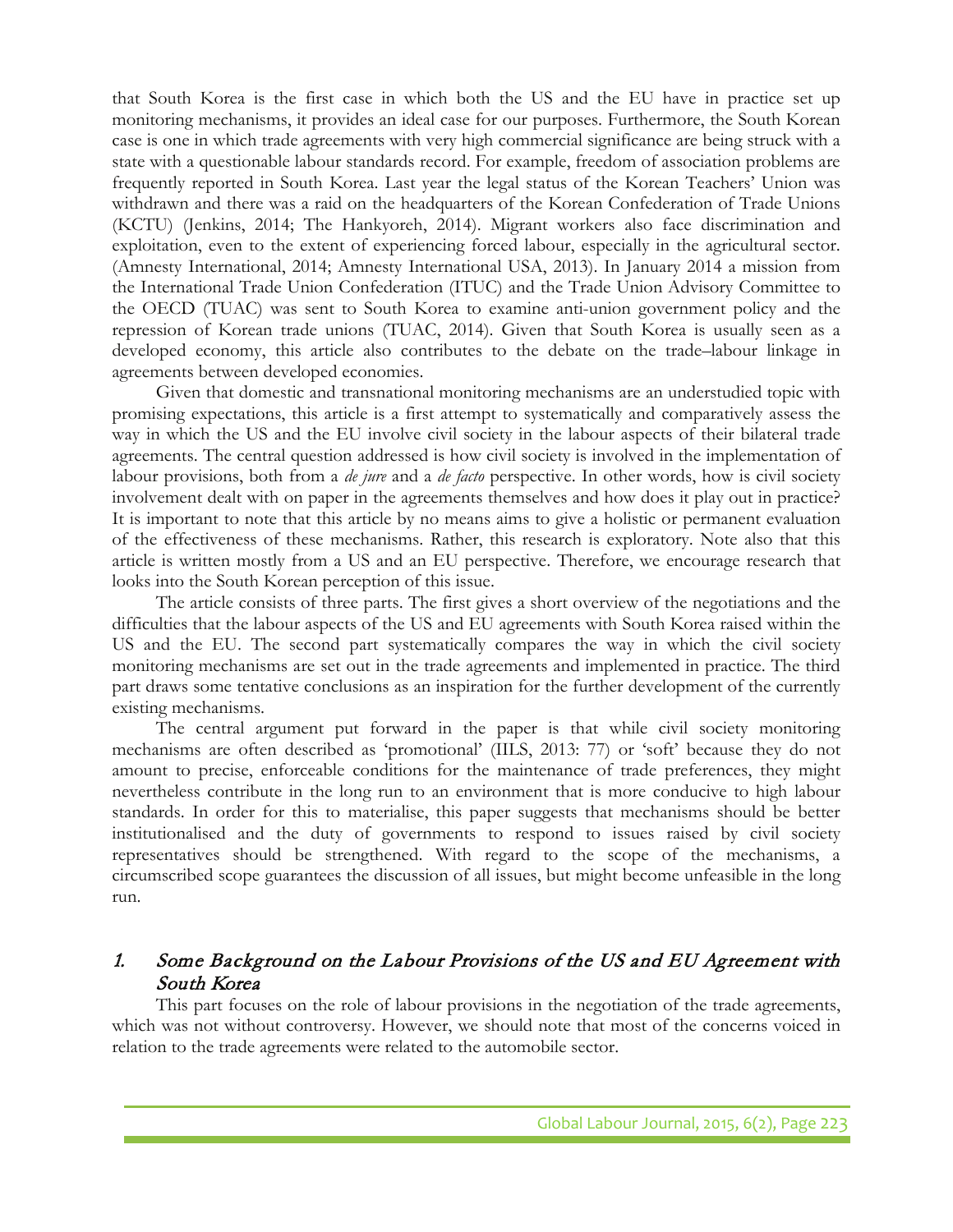### **1.1 The Korus Agreement: Social Provisions Adapted to Domestic Democratic Demands**

Negotiations between the US and South Korea started in 2006 and were concluded in 2007. However, the Democratic Party in the US House of Representatives wanted to include labour and environmental provisions in trade agreements.<sup>3</sup> As such the South Korean side accepted modifications to the commitments made in the 2007 agreement in return for American concessions on other issues<sup>4</sup> (Inside U.S. Trade, 2007c). As is usually the case for trade agreements negotiated by the US, the labour issues were included in a separate chapter.

The agreement did not enter into force until 2012. Among other reasons, this delay was due to differences between Republicans and Democrats over the automotive sector and the beef industry (Cooper et al., 2013). The labour provisions in the agreement were also contested.

In March 2007, sixteen House Democrats sent a letter to the Korean president complaining that Korea was not implementing ILO recommendations (Inside U.S. Trade, 2007b). In April, the US Labor Advisory Committee<sup>5</sup> complained that the advisory procedures were not being respected by the US Trade Representative (Inside U.S. Trade, 2007a). Not only did they have insufficient time to investigate the agreement, the text they were provided with was incomplete. On the substantive issues, the Labor Advisory Committee complained that the agreement did not foresee that the Parties would respect the ILO's Core Labour Standards (CLS), nor did it contain adequate dispute settlement mechanisms (Labor Advisory Committee, 2007). The Committee advised the President not to sign the agreement as it stood and warned that if the agreement were to be sent to Congress in its current form, Congress should reject it. AFL-CIO, the largest federation of unions within the US, was also opposed to the trade deal with Korea, especially because of concerns about the freedom of association and the right to organise and bargain collectively (AFL-CIO, 2010). Lobbyists argued that this was a partial reason why 'only' 59 Democrats (31% of the Democrats) in the House (instead of the expected 70) voted in favour of the agreement (Inside U.S. Trade, 2011). Despite the 'low' Democratic support, the trade agreement was passed with 278 votes in favour (of which 219 were Republican) and 151 against.

# **1.2 The EU–South Korea Agreement: A Template for Civil Society Involvement?**

Negotiations for an EU–South Korea trade agreement started in 2007 and were concluded in 2009. The agreement entered into force in July 2011. As such it was the first of the new generation FTAs announced by the EU in its Global Europe Strategy (European Commission, 2006). At the time it was the most comprehensive FTA ever negotiated by the EU.

Current EU practice is to include labour and environmental provisions in a separate chapter called 'Trade and Sustainable Development'. Given that the EU aims to take a holistic approach to sustainable development that combines its social, environmental and economic aspects, the mechanisms set up to advise on labour provisions are also intended to cover environmental provisions. Further detail on the social provisions of agreements is included in the Rules of Procedure.

As in the US case, concerns were raised about the labour aspects of the trade deal. As early as 2007, in a resolution on the Korea agreement the European Parliament asked for the adoption of an ambitious approach to sustainable development and the incorporation of binding social clauses (European Parliament, 2007). In this regard it explicitly referred to the role of the US Congress in pushing for stronger social and environmental provisions in the US–Korea agreement. Furthermore it asked that the agreement should foresee the establishment of a 'Trade and Sustainable Development Forum' in which employers, employees and NGOs could work together to ensure that market opening was accompanied by rising social standards. The parliament also organised a hearing on the Korea agreement in 2010.<sup>6</sup> Most of the discussions on the South Korea agreement focused on the economic benefits and disadvantages of the agreement.<sup>7</sup> Its social provisions,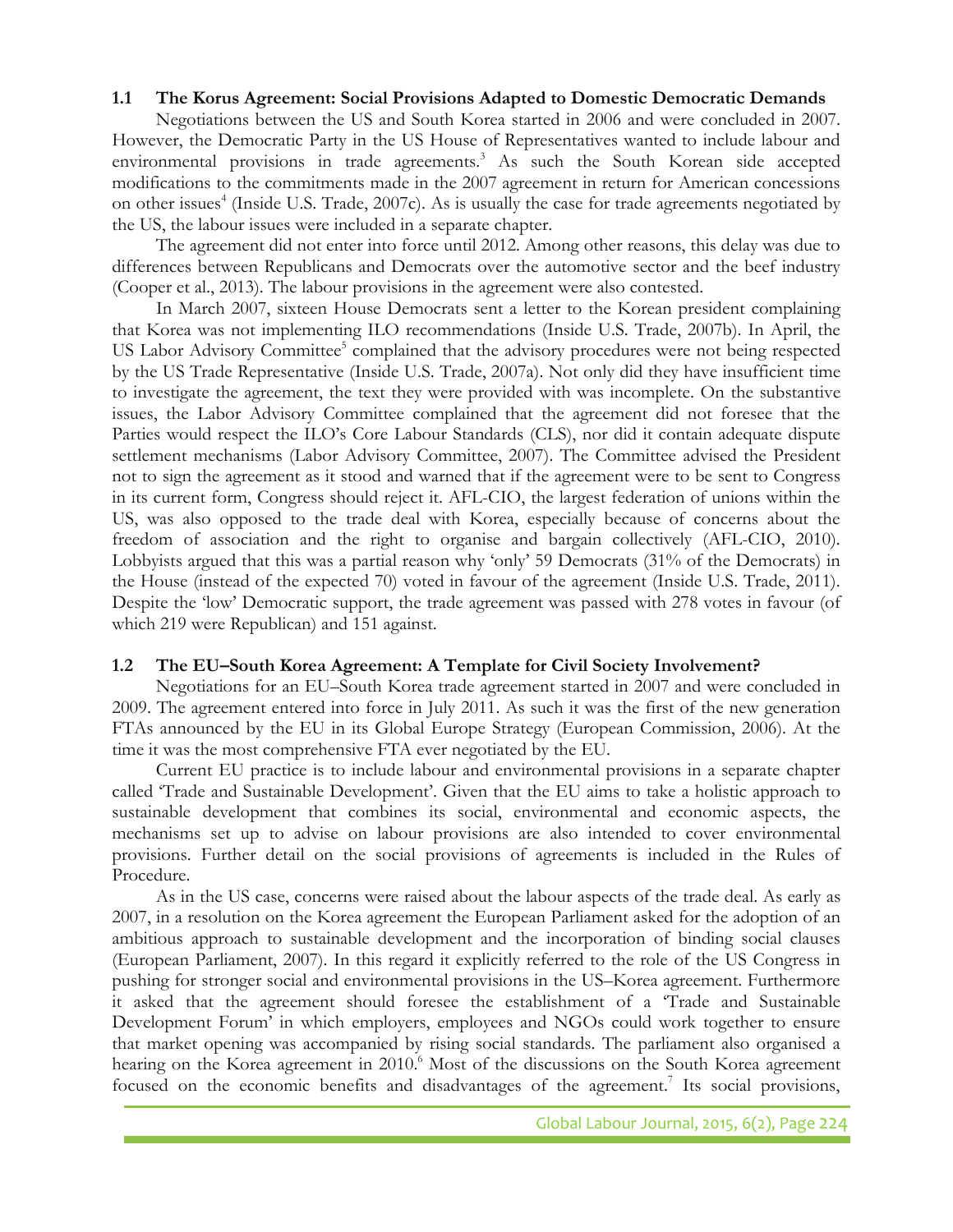however, were applauded by the European Parliament and its committee on International Trade. The inclusion of civil society in the Domestic Advisory Group (DAG) was seen by the legislative arm of the EU as an important innovation (European Parliament, 2011).

In South Korea, civil society organisations were in general less opposed to the EU agreement than to the US agreement (Kim, 2013). Given the long-standing anti-American sentiment among the population, the agreement was perceived as being mostly beneficial to the US. The EU agreement was less controversial, given that relationships were not very well developed yet and that the EU is not regarded as a major player in the region. However, these sentiments were not based on an objective evaluation of the costs and benefits of the agreements for the South Korean economy.

# 2. Comparative Overview of the Implementation Mechanisms

Having shown that the labour aspects of trade relations with South Korea are not uncontested, we continue with a systematic comparative analysis of the monitoring mechanisms included in both agreements. As mentioned earlier, the two trade agreements discussed here both include domestic and transnational monitoring mechanisms, but there are some significant differences between the provisions of the US and the EU. We begin by setting out the criteria on the basis of which the mechanisms are compared.

# **2.1 Criteria**

The criteria used to compare the design of the four mechanisms were developed on the basis of an analysis of the literature on the involvement of civil society in trade policy and expert interviews conducted by the author.<sup>8</sup>

Our first criterion, *institutionalisation*, measures the extent to which the mechanism enables the involvement of civil society representatives to become 'normal practice' within and between the countries concerned. It consists of two aspects: obligation and precision (Abbott et al., 2000). Obligation refers to whether civil society consultation is obligatory in the sense that the establishment and functioning of these mechanisms (for example, the schedule of meetings) is not left to the discretion of the parties. Precision relates to the level of detail in which the operation of consultation mechanisms is specified. The more precise the formulation, the higher the level of institutionalisation (Abbott et al., 2000). If the trade agreement is imprecise, it is more likely that reluctant governments will find a way not to establish a functioning mechanism. In Table 1, institutionalisation can be high  $(+)$ , intermediate or unclear  $($   $)$ , or low  $(-)$ .

The second criterion, *scope*, refers to whether the mechanism is set up for one agreement specifically (as is the case for EU agreements) or whether it is designed to monitor the labour provisions of more than one trade agreement. If civil society organisations have to discuss the labour provisions of a range of trade agreements, it is likely that less attention will be devoted to cases perceived as less urgent, for example South Korea in comparison with Colombia. Interviews with members of the Labour Affairs Council in the US, for example, showed that little attention is indeed devoted to the labour situation in South Korea. In Table 1 the scope of consultation mechanisms is classed as either specific (+) or broad (-).

The third criterion, *accountability*, concerns the degree to which the comments and criticisms of civil society representatives find their way into the policy process. Accountability depends on whether the outcomes of the mechanism are defined (in the form of resolutions or recommendations) and on the extent to which the Parties are obliged to take their views into account. Muguruza (2002) suggests that accountability may be enhanced if there is a formal feedback mechanism by which the Parties remit information on how the outcomes of the mechanisms have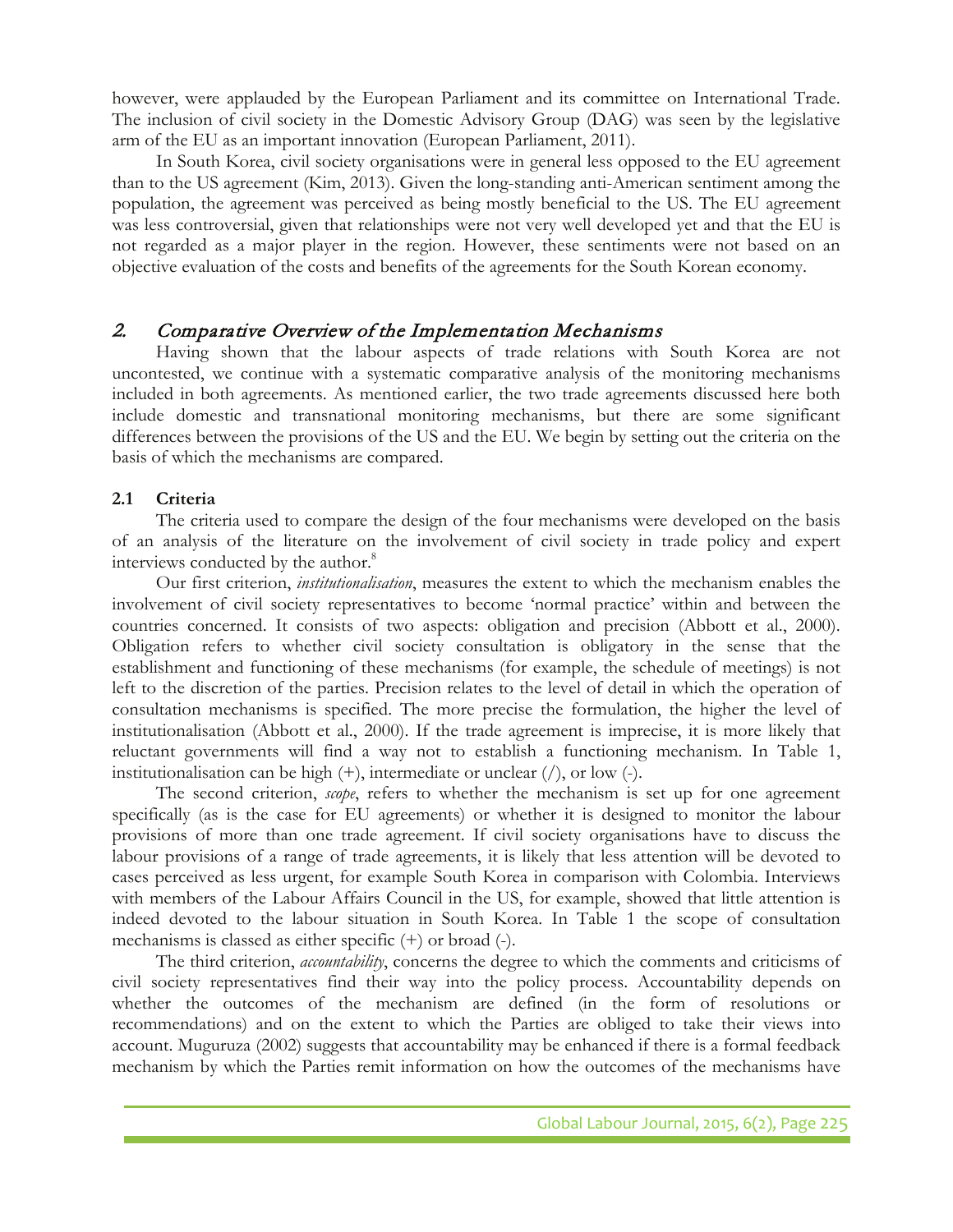been used (or not). In order to influence the policy process, transparent and accountable structures to channel input and receive feedback have to be put in place (ECDPM, 2011). If participants feel that their views are not taken into account by the respective governments, satisfaction might be low among participants, as is the case for some participants in the Civil Society Dialogue organised by DG Trade in the EU (European Commission, 2014: 62–64), which might in turn lead to 'consultation fatigue' (Muguruza, 2002). In Table 1, accountability is classed as high (+), intermediate or unclear  $\langle \cdot \rangle$ , or low  $\langle \cdot \rangle$ .

Table 1 presents a qualitative comparison of the EU and US approaches. For the *de jure* categories, scoring is based on an assessment of the legal texts of the agreements. For the *de facto* categories, addressing the practical functioning of the mechanism, scoring is based on the analysis of meeting documents, rules of procedure (where these exist) and interviews. Note that the domestic mechanisms only refer to those established in the US and the EU.

|           |                  | Domestic mechanism   |        |                | <b>Transnational mechanism</b> |       |                |
|-----------|------------------|----------------------|--------|----------------|--------------------------------|-------|----------------|
|           |                  | Institutionalisation | Scope  | Accountability | Institutionalisation           | Scope | Accountability |
| <b>US</b> | De               |                      |        |                |                                |       |                |
|           | <sub>1</sub> ure |                      |        |                |                                |       |                |
|           | De               |                      |        |                |                                |       |                |
|           | facto            |                      |        |                |                                |       |                |
| EU        | De               |                      | $^{+}$ |                |                                |       |                |
|           | <sub>1</sub> ure |                      |        |                |                                |       |                |
|           | De               |                      | $^{+}$ | ┿              |                                |       |                |
|           | facto            |                      |        |                |                                |       |                |

Table 1: Comparative Overview of the Monitoring Mechanisms

As the table shows, the EU domestic mechanism is more firmly institutionalised *de jure*, within the text of the agreement. However, when it comes to *de facto* implementation, both the US and the EU domestic mechanisms demonstrate a high level of institutionalisation. However, implementation of the US mechanism remains dependent on the political constellation in place at any given moment. In terms of the scope of each mechanism, the US domestic mechanism is very broad. The labour aspects of *all* US trade agreements fall within the remit of the National Advisory Committee. In the EU case, by contrast, the domestic mechanism is focused specifically on the agreement with South Korea. While the text of both the EU and US agreements is silent on the question of government accountability to the consultation mechanisms, in the EU some guidance is provided by supplementary rules agreed upon after the entry into force of the agreement itself.

Overall, then, it seems that some of the criteria are (partly) met with regard to the domestic mechanisms. However, the situation is different with the transnational mechanisms. Institutionalisation is quite low. The meetings are very focused with regard to their content, but they are not held on a regular basis, especially in the case of the US. In the EU case the government is in practice somewhat accountable towards the transnational mechanism.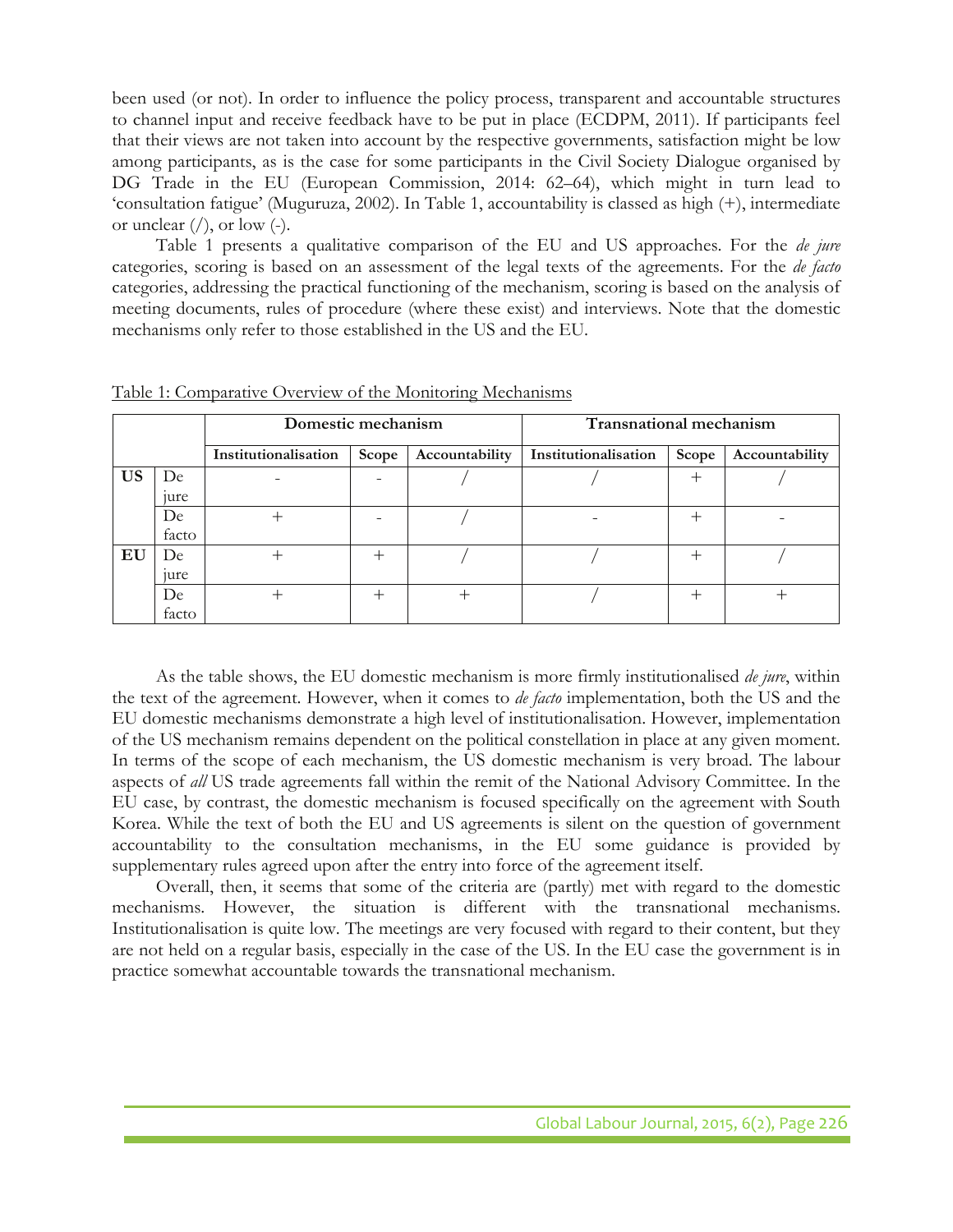## **2.2 The Korus Agreement**

### **The domestic mechanism: The National Advisory Committee**

The language establishing the US domestic mechanism is as follows: 'Each Party may convene a national labor advisory committee comprising members of its public, including representatives of its labor and business organizations and other persons, to advise it on the implementation of this Chapter.'9 This provision for a National Advisory Committee (NAC) is carried over in almost identical form from one US trade agreement to the next using text that first appeared in the  $NAALC.<sup>10</sup>$ 

The NAC is composed of three groups with four people in each group: public representatives (in practice academics), labour representatives and business representatives. Meetings are also attended by staff of the Department of Labour and/or the US Trade Representative's Office. As such, the NAC is one of the few forums in which a tripartite dialogue takes place (interviews 5, 10). Representatives are appointed for a fixed term and recently most of them were reappointed for a second term.

The NAC was dormant at the time of the Bush administration, but was revived under Democratic leadership in 2011. This is no surprise given that the Democratic Party has always had more attention for labour issues in trade than its Republican counterpart. As such, its institutionalisation depends to a large extent on the political context. Since 2011 it has met at regular intervals, with six meetings in total lasting about four hours each. Thus institutionalisation is high for the moment. The NAC Charter specifies that the NAC should oversee the labour provisions of the following agreements: NAALC, Singapore, Chile, Australia, Morocco, Central America and the Dominican Republic, Bahrain, Oman, Peru, Colombia, South Korea and Panama (U.S. Department of Labor, n.d.). The implementation of the labour provisions of all of these agreements is discussed in this forum and little attention seems to be paid to the South Korean case. There seems to be much more concern about, for example, the agreement with Colombia or trade relations with Guatemala. What is more, most NAC members are more specialised in Central and Latin America (interview 3). For example, when asked about the establishment of a domestic mechanism in South Korea for the monitoring of the social provisions of the KORUS agreement, interviewees in the US generally replied that they were not aware of such a mechanism (interviews 2, 3, 4). None of the interviewees working on this topic were aware of the presence or absence of such a mechanism on the South Korean side.

The minutes of every meeting are kept, but the NAC does not serve as a way to influence the dialogue between governments on labour issues (interview 5). As one interviewee put it, it is more of an advisory committee with a small 'a' (interview 3). While the US Department of Labour seems open to receiving advice, it appears to be is difficult for the NAC to make specific recommendations because of the conflicting views of labour and business representatives (interview 3). In this regard the same interviewee argued that a recurrent theme within the NAC is whether the burden should be put on companies (as the labour side argues) or on governments (as business argues). Indeed, a business representative argued that the biggest weakness is the lack of administrative capacity of governments (interview 5). These entrenched differences of view tend to lead to 'lowest common denominator' resolutions. An additional problem is that the role of the NAC is to advise the Department of Labour. The Department in turn has to negotiate a policy position with the US Trade Representative's office, whose approach is embedded in the broader strategy of the US State Department.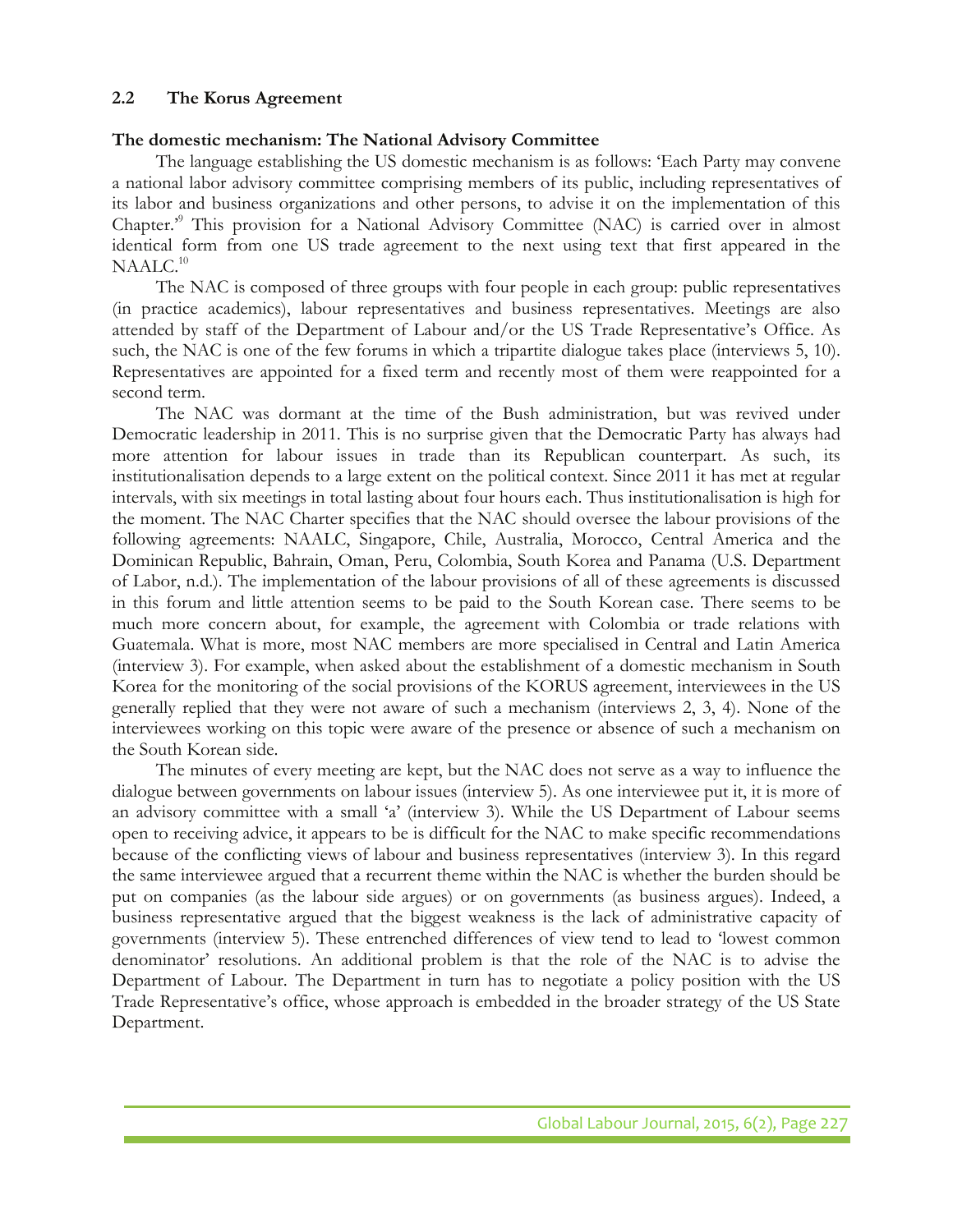#### **The transnational mechanism: The public sessions of the Labour Affairs Council**

The US–South Korea agreement envisages a Labour Affairs Council comprising cabinet-level or equivalent representatives of both Parties.11 Every meeting of this Council is supposed to include a meeting with the public to discuss implementation matters relating to the labour agreement. The composition of 'the public' in this case is not specified.

Only one meeting of the Ministers of Labour has so far taken place, in March 2013 in Washington. Only very limited documentation of this meeting is available. There is no fixed participation given that any interested person can register for the meeting and seats are given on a 'first come, first served' basis. Given that no funding is available to pay for the participation of South Korean civil society representatives, there is no true 'transnational' civil society dialogue. However a South Korean union representative reported that they had been informed about the outcomes of the meeting by a US counterpart (interview 1).

While US labour organisations provide funding for some trade unions to come to the US to meet with the administration and with members of Congress, this money is not spent for the public sessions. This is telling for the expectation of effectiveness of these meetings. During these public meetings government statements are mostly very broad and formalistic. Although it is thought to be positive that Ministers of Labour (or their representatives) have to face the public, those taking part in the meeting are treated as an audience and not as people giving advice to the governments. They can ask questions, but the responses tend to be rather vague and as such the mechanism does not seem to be conducive to any improvement of the labour situation (interview 6). Given that no minutes are taken it is hard to hold the governments accountable to the advice they receive from civil society. It is also telling that an interviewee from the US Department of Labour was quite unaware of these meetings.

#### **2.3 The EU–South Korea Agreement**

#### **The domestic mechanism: The Domestic Advisory Group**

The agreement with South Korea foresees that the Parties shall establish a Domestic Advisory Group (DAG) on sustainable development (specified as the environment and labour) whose task is to advise on the implementation of the sustainable development chapter. Members of the group should be 'independent representative organisations of civil society in a balanced representation of environment, labour and business organisations as well as other relevant stakeholders'.12 Nothing is said about the way in which they are to be selected. In practice the European DAG in the Korea agreement consists of 14 members.<sup>13</sup> Tom Jenkins of the European Trade Union Confederation is the chair of the European DAG of the Korea agreement.<sup>14</sup> No environmental organisations are part of the DAG. However, concerning labour, the DAG includes representative organisations. The first meetings of the DAG and the Civil Society Forum (CSF – the transnational mechanism) were mostly concerned with setting up the Rules of Procedure. As was the case for the NAC in the US, in the beginning it was not very clear what the overall role of the DAG would be and what role the participants were expected to play (interview 8).

While the DAG provisions are quite precise, it is questionable whether the inclusion of both labour and environment in the same mechanism enhances the chances for an improvement of labour standards. Although these issues can often be intertwined, reluctant governments might use the forum to direct discussions to focus only on environmental issues. In practice the European side of the DAG is quite institutionalised. It has decided to meet four times a year (Altintzis, 2013).

Concerning accountability, it is foreseen in the agreement that two other parts of the institutional machinery, the Committee on Trade and Sustainable Development<sup>15</sup> (TSDC) and the Panel of Experts,<sup>16</sup> can or should seek the advice of the DAG, but it is not specified to what extent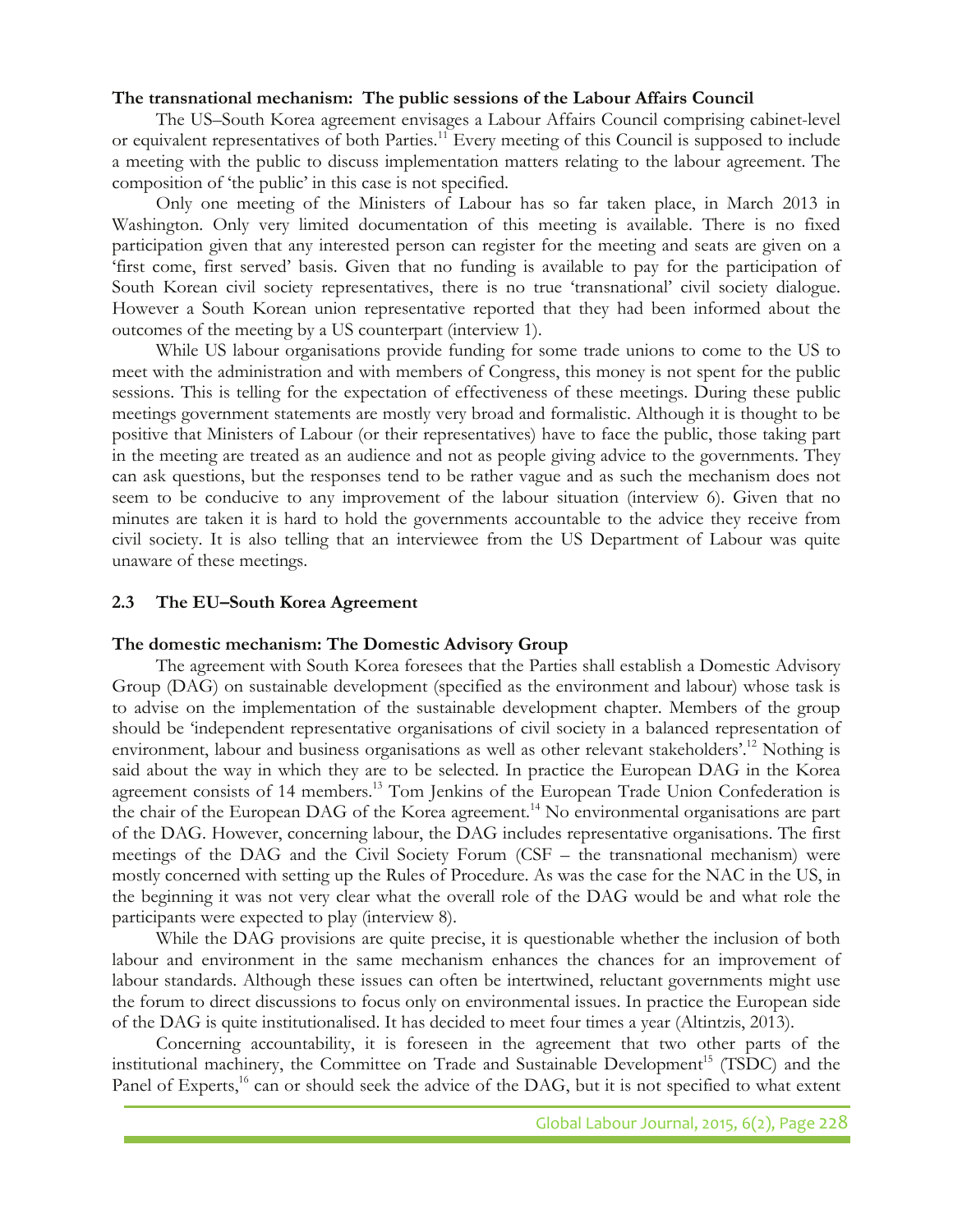they are required to reflect this advice in their final report. Nonetheless the TSDC has in practice agreed to consider all communications it receives from the DAG and from the CSF and also that in cases where it adopts operating conclusions it will communicate these to the DAGs.

Since its establishment, the DAG has produced two opinions – one on the Green Economy (Domestic Advisory Group under the EU–Korea FTA, 2013b) and one on the ILO Conventions (Domestic Advisory Group under the EU–Korea FTA, 2013a). So the output of the EU domestic mechanism is more concrete than is the case in the US. These opinions have gone to the European Commission and the Korean government. In addition, the chair of the DAG wrote to then Trade Commissioner De Gucht to express the DAG's concern about the violation of labour rights in Korea (Jenkins, 2014). While the majority of the European DAG supported this move, the employers' side believed it may have exceeded the role of the DAG. In his reply, De Gucht thanked the European DAG for its efforts in this regard and mentions that the European Commission would try to organise the CTSD in 2014 instead of early 2015 to 'ensure effective and timely dialogue'. Some DAG participants also reported that although they believe that the European Commission does bring up DAG issues in its dialogue with the Korean government, it does not have enough leverage to have an impact (interviews 7, 8).

#### **The transnational mechanism: The Civil Society Forum**

Recent EU trade agreements provide for the establishment of a CSF in which civil society representatives of both parties can meet.<sup>17</sup> In the Korean case, the DAG of each Party selects representatives from among its members as a balanced delegation to the CSF. Normally, the CSF is composed exclusively of the members of the DAG of both sides but the rules of procedure also allow for observers to attend the meetings of the CSF in order to reflect the diversity of civil society of both Parties. The possibility of holding this kind of 'open meeting' parallels the US practice to a certain extent. However, attendees must be nominated by a DAG and accepted by the two co-chairs as well as paying their own expenses. The composition of the Korean DAG has been fiercely criticised by the European DAG because '… the Korean DAG – except for one or two members – was supportive of the government' (ETUC, 2013). Indeed, most members of this DAG are Korean professors who are or have been affiliated with the Korean government.<sup>18</sup> In response to these criticisms, the Koreans stated that they believe that professors who have specialist knowledge and a neutral view can be considered to be independent civil society representatives. As one interviewee put it, 'part of the problem is that different parts of the world have a different perception of what civil society is' (interview 9). The European side reiterated that it believed that the participation of the trade union KCTU was needed for the Korean side to be representative. Because of this and other pressure the Korean DAG was reorganised in 2014 and now also includes the KCTU.

According to the trade agreement, the CSF is supposed to meet once a year. However, the decision of the Council, which is a general institution of the EU composed of the member states, specifies that an extraordinary meeting may be held if one of the DAGs requests it (Council, 2012). The EU–Korea CSF seems to be quite institutionalised as it has already met two times (as foreseen by the agreement): the first time in June 2012 in Brussels and the second time in September 2013 in Seoul. However, no meeting was reported in 2014. Institutionalisation is potentially high given that the DAGs each have their own secretariat (for the European side, the European Economic and Social Committee) that will assist in the daily functioning of the DAG and the preparation of CSF meetings.

So while the Europeans see it as positive that participation is fixed, especially labour representatives in South Korea see the need for a more open meeting so that 'true' civil society can participate. Indeed, by putting some pressure South Korea agreed to a more open meeting. Apart from that, the Korean side of the CSF did not want the ILO being present. On this issue there was a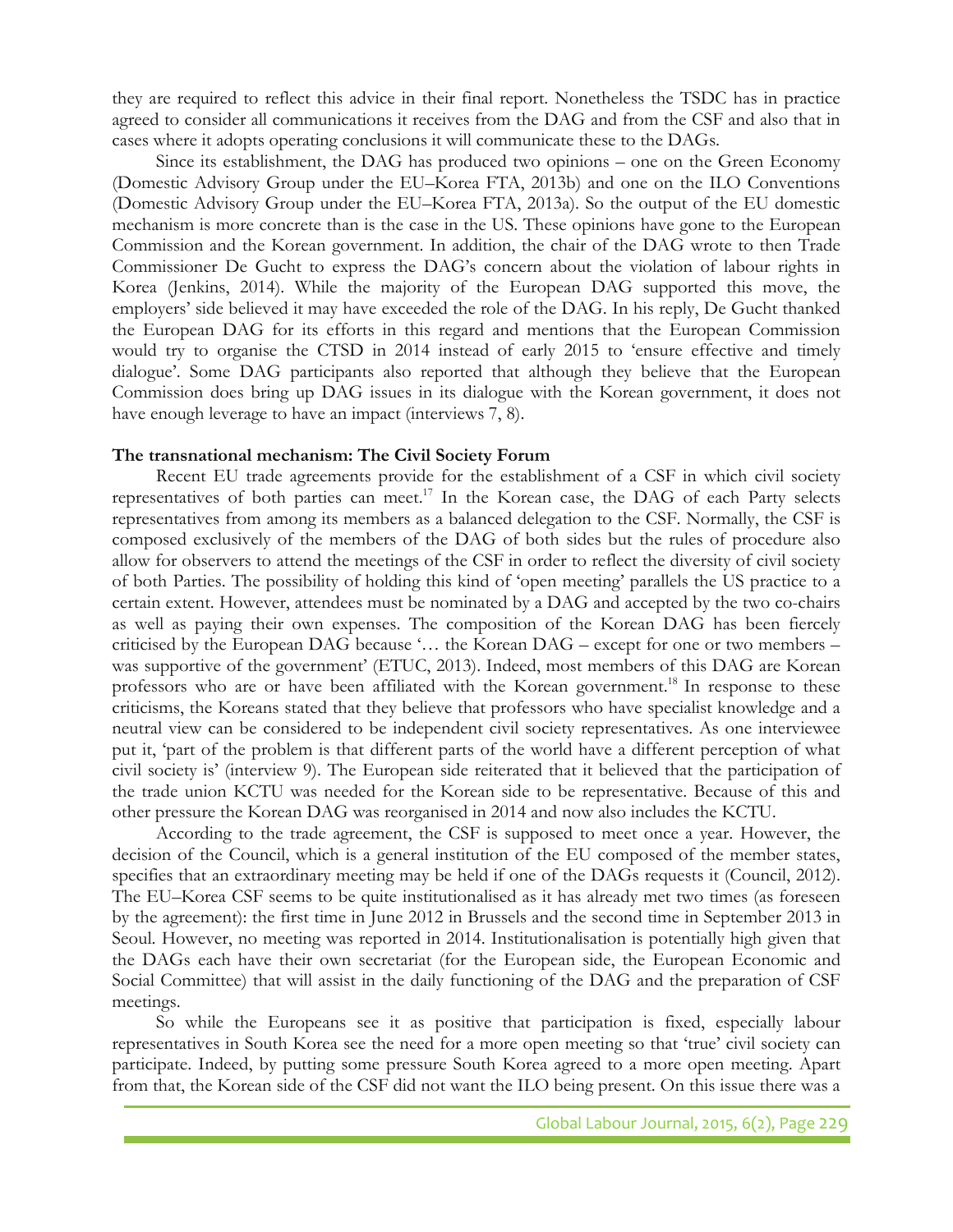clear division among the South Korean members, with trade union representatives agreeing to it while academics represented the South Korean government's point of view. Despite these problems, European participants in the CSF reported that the second session of the Forum improved significantly on the first, with a better common statement and more constructive atmosphere.

The practical functioning of the CSF is specified in its own rules of procedure (Civil Society Forum under the EU–Korea FTA, 2013). Here the possible impact of the CSF is broadened in the sense that it is intended to play an advisory role for other bodies established in the trade agreement by supporting them with expertise and knowledge. As mentioned before, the CTSD also agreed to take communications of the DAG as well as of the CSF into account. Concerning these communications, one frustration for European participants was that the opinion that they had written on the labour rights situation was diluted after discussion with their Korean counterparts, who did not want to make any reference to the ILO.

For CSF members, the costs of participation are borne by the Parties. Meetings alternate between Brussels and Seoul, and the costs of organising each meeting are met by the host country. As such the civil society dialogue truly has a transnational character.

# 3. Conclusions

While these mechanisms (especially in the European case) are still very much in the process of being developed, we can draw some tentative conclusions about their functioning. First of all, there seem to be advantages as well as disadvantages associated with mechanisms with a clearly circumscribed scope. Although agreement-specific mechanisms ensure that every agreement is discussed, it might become a challenge for the EU to find enough representatives to take part in all these meetings. This problem might be less pressing for NGOs, but more so for unions given that international union (con)federations are fewer and have less staff. In the US case, on the other hand, where the focus is quite broad, it is questionable whether enough time can be devoted to each of the agreements, given that the NAC has to deal with more than ten of these.

Second, the fixed participation of a limited number of representatives seems to be a precondition for participants to get to know each other and to determine and understand the role of the mechanism they are in. However, this implies that participants must be selected and in some cases (such as the CSF), it might be advisable for governments to avoid selection in favour of inviting the participation of all interested organisations. For example, the members proposed by one government might not seem representative from the point of view of the other. We saw above how this problem arose in the context of the Korean DAG, which initially only included one genuine union, at least as far as this was understood by the EU. A more open workshop was organised in the context of the CSF meeting in Korea. Nonetheless the South Korean side did not accept the ILO's presence there. The EU seems to have learned from this first experience and current agreements provide for more open meetings.

Third, there is the question of funding. If the Parties do not provide funding for civil society of both countries to meet, then it is likely that the meetings of the Labour Ministers will be onesided. As such these meetings do not by themselves enhance the possibility that civil society representatives will learn from each other.

Fourth, more efforts could also be directed towards increasing the accountability of the mechanisms. This is especially the case for the US agreements, where participants noted that they are not sure what the Department of Labour does with their advice.

In the US case it was also found that institutionalisation very much depends on the political constellation. Democratic administrations in the US seem to be much more in favour of making the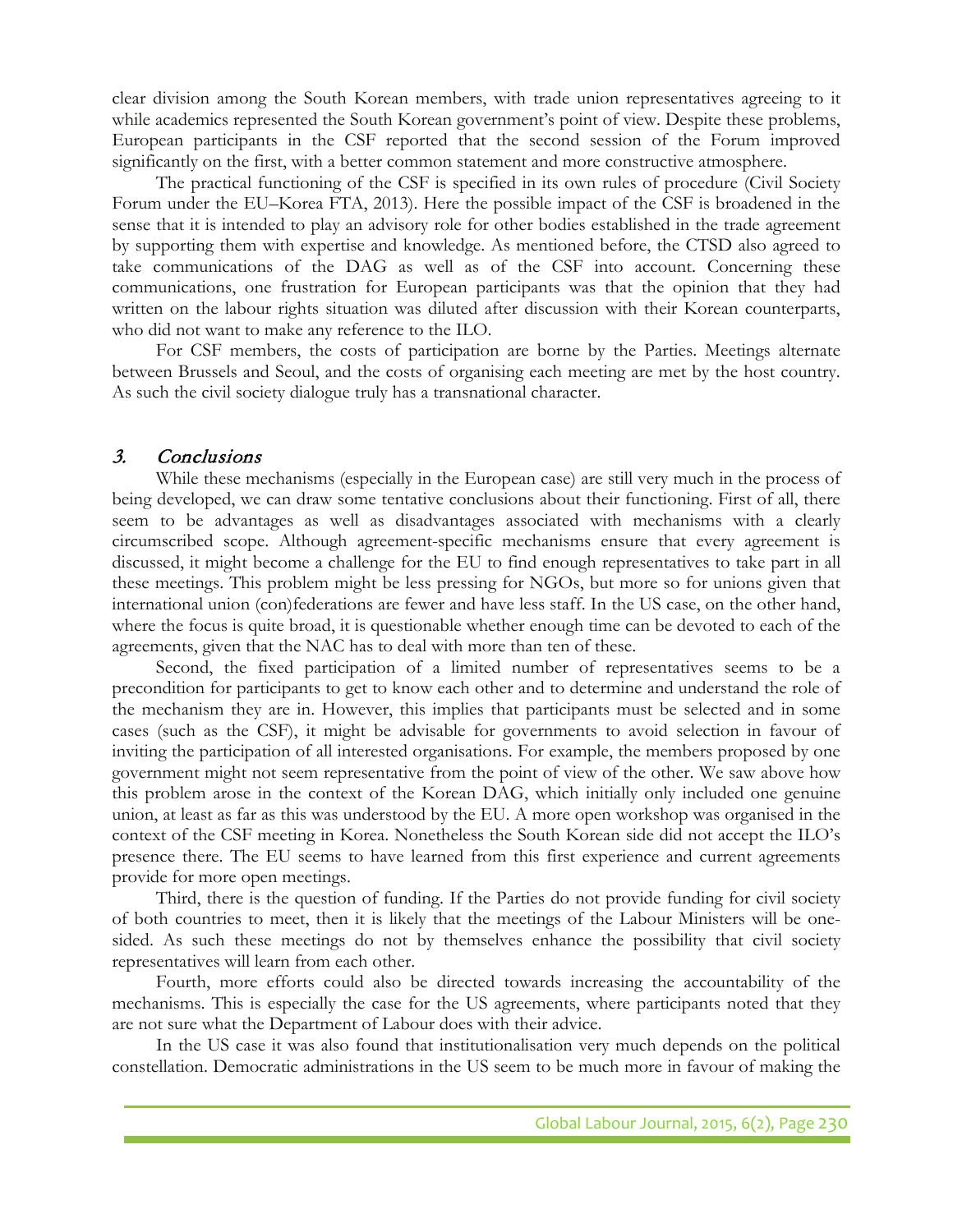domestic mechanism work well. During the Republican administration of Bush it was dormant. If the mechanisms are to have an impact in the long run, continuity is important. Related to that, if the trade agreement contains no obligation that the mechanism be established (as is the case in the US), it is less likely to be set up, as the South Korean case shows.

Fifth, it might be a good idea for the European Commission to be more transparent on how representatives were chosen. In the Colombia/Peru case, where similar mechanisms are set up, it has for a very long time been unclear for organisations that applied, whether they would be chosen or not.

Sixth, while the impact of the mechanisms on labour conditions is difficult to discern and thus to judge, both US and EU participants thought it was useful to take part in the consultation mechanisms. Participation permitted an exchange of views with other civil society representatives and was an opportunity to have governments listen to them in a formal setting. However, a South Korean participant agreed that although any mechanism was better than none, the existing structures were insufficient to tackle labour issues because they have no enforcement power whatsoever and also because they are embedded in the framework of a trade agreement (Interview 1).

All in all, while many problems with the implementation of these mechanisms exist, such domestic and transnational mechanisms are vital to achieve the Decent Work objective of promoting social dialogue, even in industrialised countries like the US where tripartite dialogue is not very common.

## **NOTES**

- 1. Please note that this study does not cover the civil society involvement in the whole implementation process and focuses only on the promotional aspect of the implementation via civil society consultation mechanisms. For the difference between promotional and conditional aspects of labour norms in trade, please see the 2013 publication by the International Institute for Labour Studies. In the US, for example, civil society has the right to file complaints under the labour chapters of the agreements, but this mechanism cannot be qualified as promotional given the possibility for penalties it foresees.
- 2. Recently also the EU–CARIFORUM Joint Consultative Committee was established with civil society from the EU side and the side of the Caribbean countries meeting in November 2014 in Brussels. Currently the mechanisms under the EU–Colombia/Peru trade agreement are being set up.
- 3. This 'New Trade Policy for America' in practice meant that pending US trade agreements should include key Democratic principles, not only on labour, but also on the environment, access to medicines and other issues. With regard to labour it stipulated that countries should uphold in their law and practice the obligations of the 1998 ILO Declaration (Inside U.S. Trade, 2007b).
- 4. These included two side letters to the agreement: one on patents and one on environmental provisions.
- 5. This US institution, officially called 'Labor Advisory Committee for Trade Negotiations and Trade Policy', provides advice to the Secretary of Labour and the US Trade Representative. Also, at the conclusion of negotiations of each agreement it provides a report to Congress, the Office of the United States Trade Representative and to the President.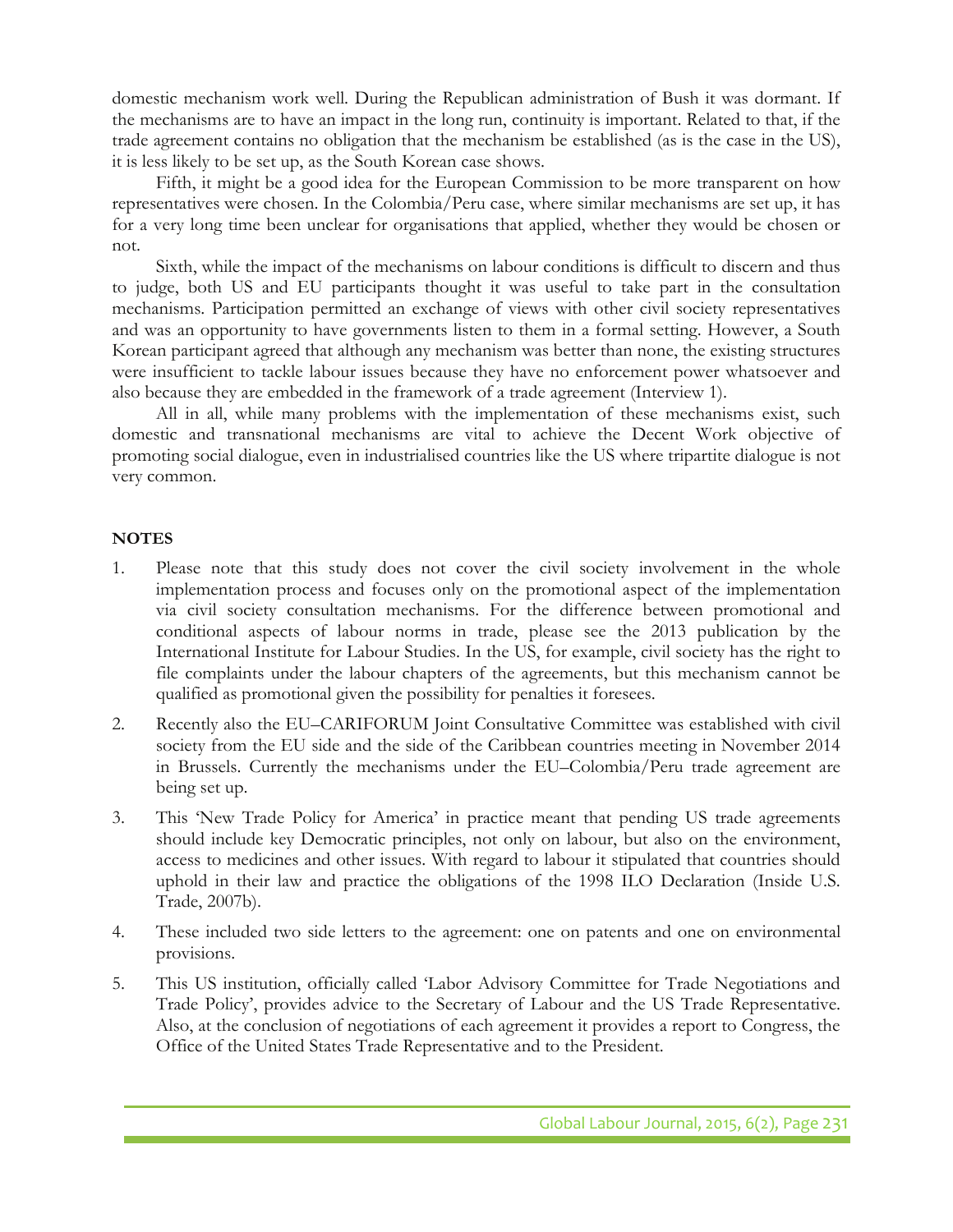- 6. The programme of the hearing can be found at http://www.europarl.europa.eu/document/activities/cont/201006/20100611ATT75961/201 00611ATT75961EN.pdf. Most of the speakers were business representatives.
- 7. The European (especially the Italian) automobile sector and the electronic industries were very much opposed to the agreement.
- 8. Within this article references will be made to specific interviews conducted by the author in Washington, Brussels or via Skype. However, given that only few people take part in the mechanism and given that they were promised anonymity, the author at the end only provides the place and date of the interview.
- 9. See art. 17.5.7 in the US–Peru and US–Colombia agreement.
- 10. See art. 17. Aaronson and Zimmerman (2008: 173) point to the fact that the environmental side agreement of NAFTA set up an institutionalized Joint Public Advisory Committee, which comprises five citizens for each country. According to the website of the committee, the citizens represent a microcosm of the public in the three countries. For more information visit http://www.cec.org/Page.asp?PageID=1226&SiteNodeID=208&AA\_SiteLanguageID=1.
- 11. See art. 19.5.2. The agreements mention this should happen unless the Council decides otherwise.
- 12. Art. 13.12.5.
- 13. It consists of three members from the EESC, four business organizations, three labour organizations and four non-governmental organizations (NGOs) (consisting of a farmer group, a group on human rights, one on animal rights, and one on development and humanitarian aid). The full list can be consulted here: http://portal.eesc.europa.eu/eu-koreadag/Civil-Society-Forum/Pages/Members-of-Civil-Society-Forum.aspx.
- 14. In this capacity he is also one of the co-chairs of the Civil Society Forum.
- 15. This committee has the task to oversee the implementation of the sustainable development chapter. See art. 13.12.1-3.
- 16. This panel may be set up if a Party would like an issue of sustainable development to be discussed between the Parties, after this has been insufficiently addressed in government consultations. See art. 13.1.
- 17. See art. 13.13.
- 18. One interviewee also recalled that this has to do with the different understandings that consist of what civil society means in different parts of the world (interview 2).

# **LIST OF INTERVIEWS**

- 1. Interview South Korean side, Skype, 26 August 2014
- 2. Interview US side, Washington, 14 July 2014
- 3. Interview US side, Skype, 6 August 2014
- 4. Interview US side, Washington, 10 July 2014
- 5. Interview US side, Skype, 27 August 2014
- 6. Interview US side, Washington, 11 July 2014
- 7. Interview EU side, Brussels, 22 July 2014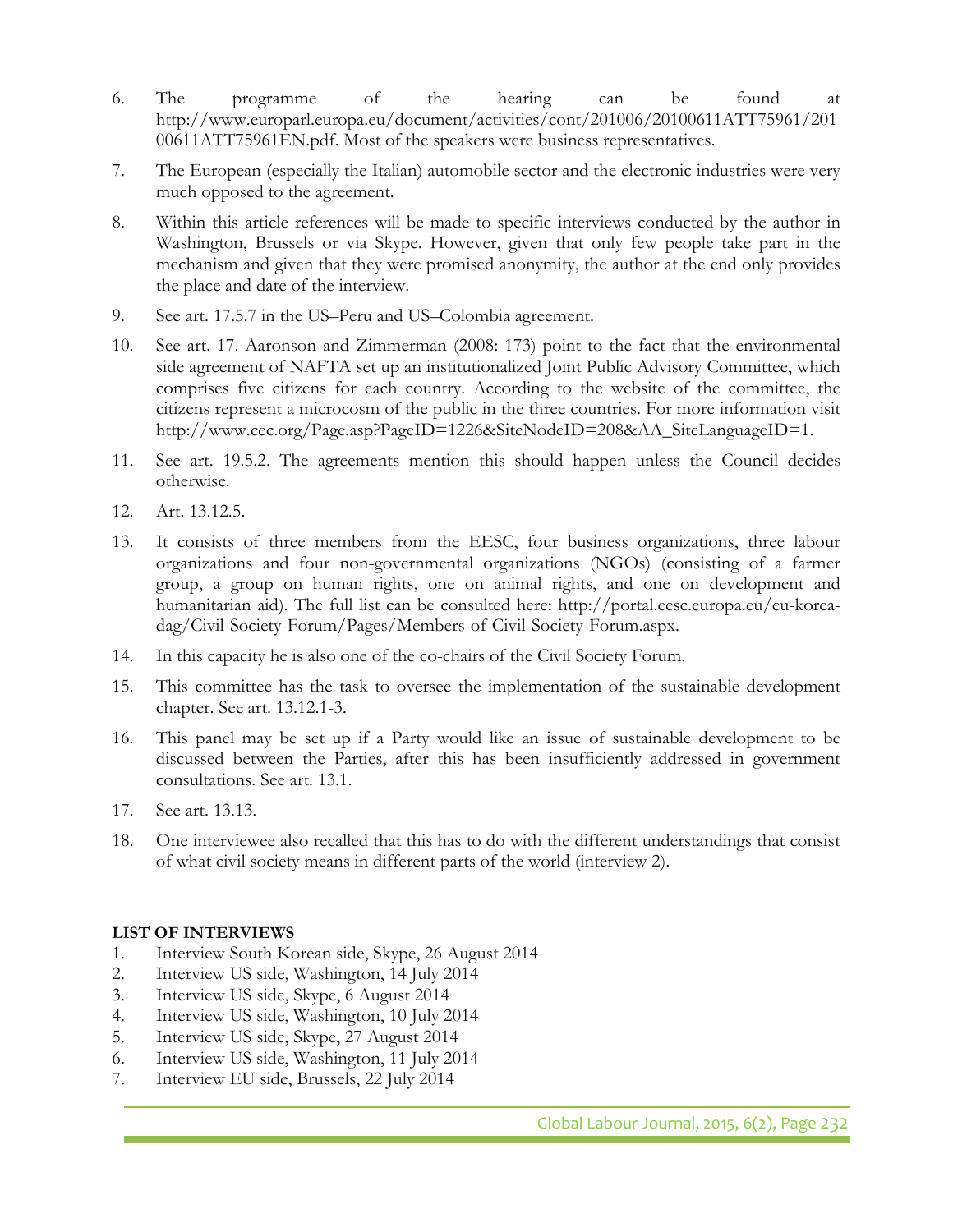- 8. Interview EU side, Brussels, 19 June 2014
- 9. Interview EU side, Brussels, 11 March 2014
- 10. Interview US side, Skype, 24 July 2014

### **REFERENCES**

- Aaronson, S.A. and Zimmerman, J.M. (2008) *Trade imbalance: The struggle to weigh human rights concerns in trade policymaking.* Cambridge: Cambridge University Press.
- Abbott, K.W., Keohane, R.O., Moravcsik, A., Slaughter, A.-M. and Snidal, D. (2000). The concept of legalization. *International Organization*, 54(3): 401–419.
- American Federation of Labor and Congress of Industrial Organizations (AFL-CIO) (2010) '*Statement by AFL-CIO President Richard Trumka on Korea Trade Deal'.* Available online at http://www.aflcio.org/Press-Room/Press-Releases/Statement-by-AFL-CIO-President-Richard-Trumka-On-K, [Accessed: 14 March 2015].
- Altintzis, Y. (2013) 'Civil society engagement and linkages in EU trade policy,' in Takacs, T. and Dimopoulos, A. (eds.) *Linking trade and non-commercial interests: The EU as a global role model?* (Vol. 4). The Hague: Centre for the Law of EU External Relations.
- Amnesty International (2014) '*Bitter harvest: Exploitation and forced labour of migrant agricultural workers in South Korea'.* Available online at https://www.amnesty.org/en/article/news/2014/10/southkorea-end-rampant-abuse-migrant-farm-workers/ [Accessed: 14 March 2015].
- Amnesty International USA (2013) *Annual report: South Korea 2013.* Available online at http://www.amnestyusa.org/research/reports/annual-report-south-korea-2013, [Accessed: 17 February 2015].
- Banks, K. (2010) *Trade, labor and international governance: An inquiry into the potential effectiveness of the new international labor law.* Available online at http://papers.ssrn.com/sol3/papers.cfm?abstract\_id=1657745, [Accessed: 20 August 2014].
- Campling, L., Harrison, J., Richardson, B. and Smith, A. (2014) 'Working beyond the border? A new research agenda for the evaluation of labour standards in EU trade agreements', *Legal Studies Research Paper* (Vol. 3): University of Warwick School of Law.
- Civil Society Forum under the EU-Korea FTA (2013) 'Rules of procedure of the civil society forum under the EU-Korea FTA' (internal document).
- Cooper, W.H., Manyin, M.E., Jurenas, R. and Platzer, M.D. (2013). The U.S.–South Korea Free Trade Agreement (KORUS FTA): Provisions and implications. Washington: Congressional Research Service.
- Council. (2012). Council decision of 22 June 2012 on the position to be taken by the European Union within the Committee on Trade and Sustainable Development set up by the Free Trade Agreement between the European Union and its Member States, of the one part, and the Republic of Korea, of the other part, as regards the operation of the Civil Society Forum and the establishment of the Panel of Experts to examine the matters in the areas falling within the scope of the Committee on Trade and Sustainable Development. (2012/488/EU).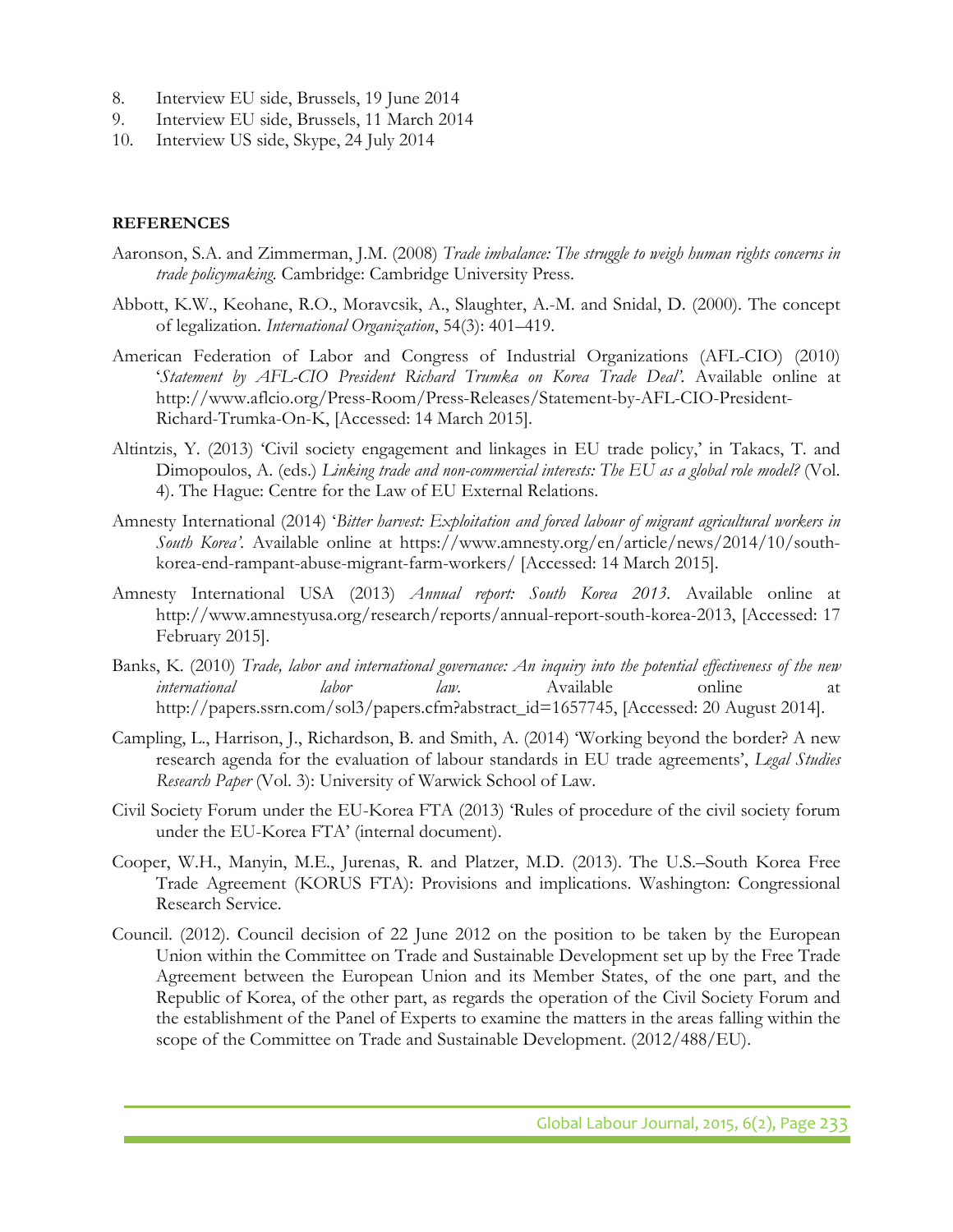- Del Felice, C. (2012) 'Transnational activism and free trade. Exploring the emancipatory potentials of global civil society'. *Voluntas*, 23: 302–327.
- Dombois, R., Hornberger, E. and Winter, J. (2003) 'Transnational labor regulation in the NAFTA: A problem of institutional design? The case of the North American Agreement on Labor Cooperation between the USA, Mexico and Canada', *The International Journal of Comparative Labour Law and Industrial Relations,* 19(4): 421–440.
- Domestic Advisory Group under the EU-Korea FTA. (2013a). 'Opinion on the fundamental rights at work in the Republic of Korea, identification of areas for action' (internal document)*.*
- Domestic Advisory Group under the EU-Korea FTA. (2013b). 'Opinion on the green economy and trade in the context of sustainable development: contribution of the Domestic Advisory Group under the Korea FTA' (internal document)*.*
- Dür, A. and De Bièvre, D. (2007) 'Inclusion without influence? NGOs in European trade policy', *Journal of Public Policy*, 27(1): 79–101.
- European Centre for Development Policy Management (ECDPM) (2011) *Civil society participation in EPA implementation*, ECDPM Discussion Paper 119. Maastricht: ECDPM.
- ETUC (2013) *Speech at EP INTA hearing on sustainable development chapters in trade agreements*. Available online at http://www.etuc.org/speeches/ep-inta-hearing-sustainable-development-chapterstrade-agreements, [Accessed: 20 August 2014].
- European Commission (2006). 'Global Europe: Competing in the world. A contribution to the EU's growth and jobs strategy'. COM (2006) 567.
- European Commission (2014) *Evaluation of DG trade's civil society dialogue in order to assess its effectiveness, efficiency and relevance.* Available online at http://trade.ec.europa.eu/doclib/docs/2014/ december/tradoc\_152927.pdf, [Accessed: 23 February 2014].
- European Parliament (2007) '*Economic and trade relations with Korea*', 2007/2186 (INI).
- European Parliament (2011) *Recommendation on the draft Council decision on the conclusion of the Free Trade Agreement between the European Union and its Member States, of the one part, and the republic of Korea, of the other part',* (A7-0034/2011).
- Inside U.S. Trade (2007a) *Advisory groups complain about late release of Korea FTA text*, 25.
- Inside U.S. Trade (2007b) *Korean officials reject FTA renegotiation; Auto issues linger,* 25.
- Inside U.S. Trade (2007c) *U.S. accepts two FTA changes as Korea accepts labor, environment deal*, 25.
- Inside U.S. Trade (2011) *House Democratic support for Korea FTA falls short of lobbyists' goals*, 29.
- International Institute for Labour Studies (IILS) (2013) *The social dimensions of free trade agreements,*  Geneva: Institute for Labour Studies.
- Jenkins, T. (2014). 'Serious violations of Chapter 13 of the EU–Korea FTA' (unpublished letter)*.*
- Kim, Y. (2013) 'The policy and institutional framework for FTA negotiations in the Republic of Korea', in Harrison, J. (ed.) *The European Union and South Korea: The legal framework for strengthening trade, economic and political relations.* Edinburgh: Edinburgh University Press.
- Labor Advisory Committee (2007) *Report of the Labor Advisory Committee for trade negotiations and trade policy: The U.S.–Korea Free Trade Agreement.* Available online at https://ustr.gov/sites/default/files/uploads/Countries%20Regions/africa/agreements/korus